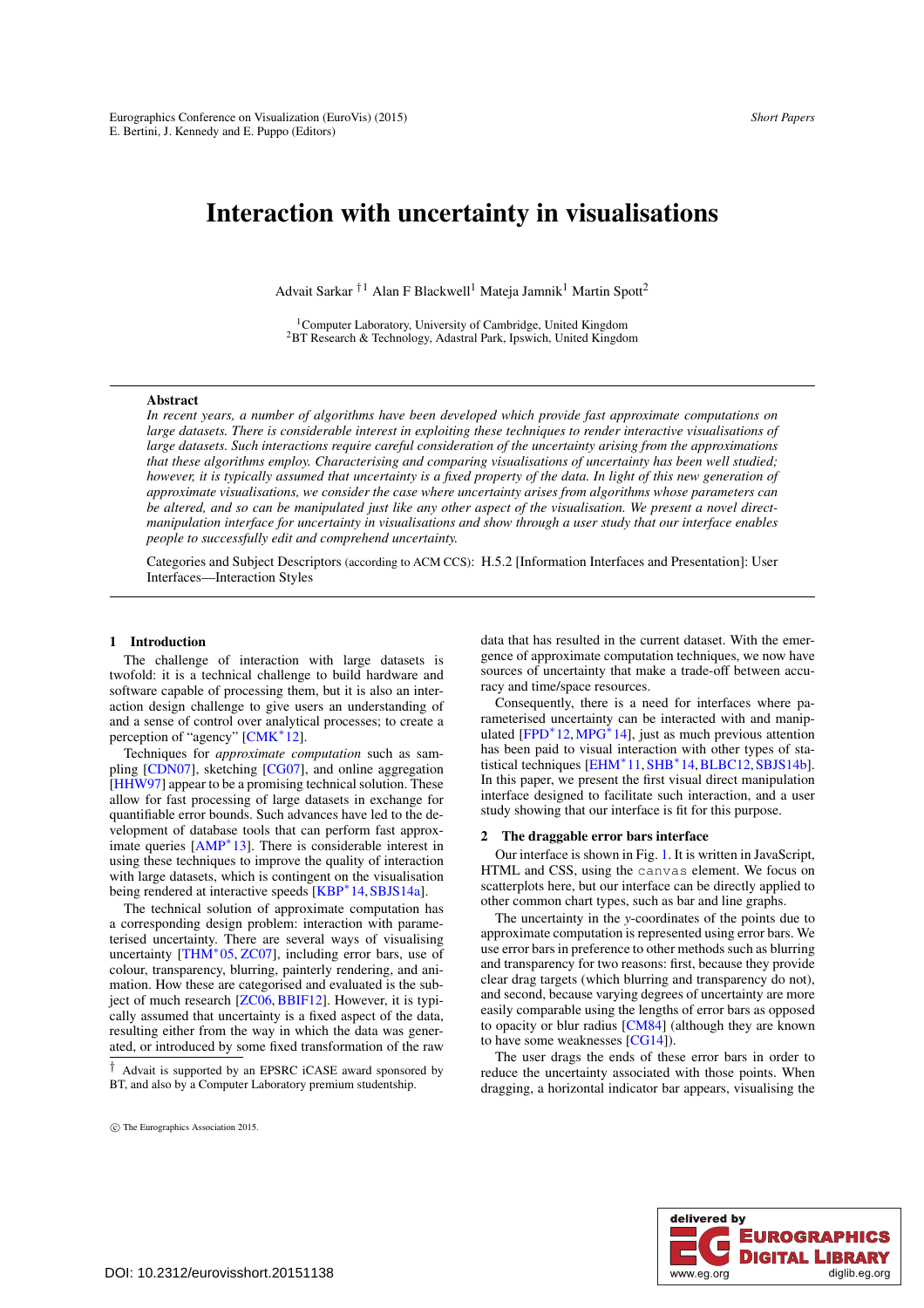### *Advait Sarkar, Alan F Blackwell, Mateja Jamnik & Martin Spott / Interaction with uncertainty in visualisations*

<span id="page-1-0"></span>

<span id="page-1-2"></span>134

(d) Dragging further (e) Recomputation in progress (f) Recomputation complete

Figure 1: A sequence of images showing how the interface can be used to reduce the *y*-uncertainty associated with a point.

estimated duration of recomputation. This "resource cost estimation bar" is an essential component of the interface, as it allows the user to judge whether they are willing to invest their resources (in this case, time) in exchange for an improvement in accuracy.

The user can request a specific amount of uncertainty by dragging the bars varying amounts. Upon reaching the desired uncertainty, the user stops dragging (releases the mouse button), which starts the recomputation. While the recomputation is being performed, the cost estimation indicator shrinks, and the point and error bars move to their newly accurate positions.

# <span id="page-1-1"></span>2.1 Applicability of the draggable bars interface

For this interface to be applicable to an approximate computation technique, the technique must fulfil the following:

- 1. It must be possible to control some measure of the accuracy of the computation. This is necessary to provide semantics for the error bars.
- 2. It must be possible to estimate the usage of some resource (typically time or memory) which is required to carry out the computation. This is necessary to provide semantics for the cost estimation bar.

Examples of techniques that fulfil these criteria include computation driven by Bloom filters [\[Blo70\]](#page-4-19), where the error bars can be mapped to false positive rates, and the cost estimation bar can be mapped to the length of the bit array. Similarly, in count-min sketches [\[CM05\]](#page-4-20), error bars and cost estimation indicator(s) can be mapped to collision

rates and bit array parameters respectively. In online aggregation, error bars and estimation bars can be mapped respectively to confidence intervals and query execution time. Thus, draggable error bars lend themselves to be a general direct-manipulation interface for controlling the parameters in several common approximate computation techniques.

We make a distinction between "big data" and "big visualisations". Our tool directly facilitates analysis of the former but not the latter. That is, our interface is most suitable for visualisations with a large underlying dataset, but nonetheless a small number of graphical elements. For instance, a database of 10 billion integers can be used to produce a plot of 10 points, where each point is meant to be the average of 1 billion integers. This is big data, but a small visualisation.

In our prototype, the errors as well as recomputations are simulated, remaining independent of any particular approximate technique. Hidden from the user, the simulation initialises each point with a true random *y*-value *y*, and random *y*-error *e*. For the user, a simulated approximate point  $\hat{y}$  is rendered such that  $\hat{y} \sim U(y + e, y - e)$ . Upon dragging, the required *y*-error,  $e'$ , is set by the new length of the error bar. The estimated recompute time is calculated as an increasing function of  $1 - (e^7/e)$ . A new value for  $\hat{y}$  is drawn from  $U(y + e', y - e')$ . Thus,  $\lim_{e' \to 0} \hat{y} = y$ . Although far more sophisticated treatments of error bar semantics are possi-ble [\[Cum12\]](#page-4-21), this simple generic simulation is a first step towards effectively representing interaction with the kinds of approximate techniques previously outlined.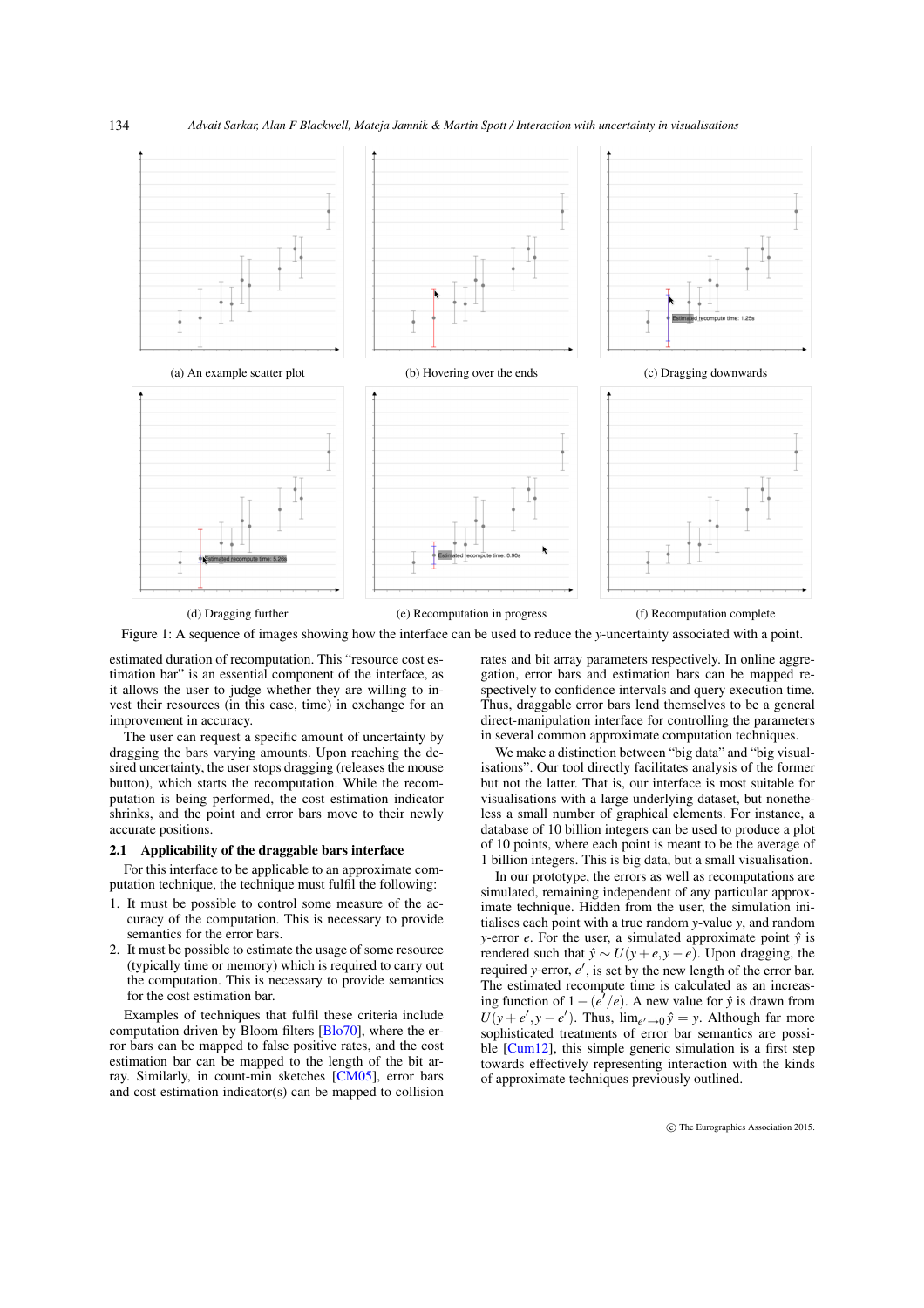*Advait Sarkar, Alan F Blackwell, Mateja Jamnik & Martin Spott / Interaction with uncertainty in visualisations*

<span id="page-2-0"></span>

Figure 2: An example randomly-generated binary comparison task. Here, the participant may reasonably pick 'A is probably higher than B' or 'It is impossible to tell for sure', but they may also choose to refine the error bars before answering.

## 3 User study

We conducted a web-based study of 39 participants, recruited largely from English-speaking countries using the Microworkers platform ([https://microworkers.](https://microworkers.com) [com](https://microworkers.com)), a service similar to Amazon Mechanical Turk.

We were primarily interested in the following: 1. Can users spontaneously identify our interface as enabling control over uncertainty? 2. Do they use the interface? 3. Do they use the interface correctly? 4. Is their usage affected by the speed of the recomputation?

## 3.1 Spontaneous discovery of interface mechanism

Participants were first shown a plot with error bars, and asked to describe what they saw. 33 (85%) identified it as a plot or graph depicting data (as opposed to a picture or other type of image). However, only 8 (21%) stated that there was some uncertainty associated with the points on the plot.

After being given a brief explanation of error bars, participants were asked to reduce the uncertainty associated with a point on the plot with no further instructions. 34 participants (87%) successfully discovered the drag operation. The median discovery time for the drag operation was 19.3 seconds. From this we conclude that the interface corresponds well with users' prior assumptions about how one might manipulate uncertainty in a visualisation, i.e., it is *intuitive*.

#### 3.2 Do people use the interface?

Next, participants were given full explanations of the interface and how to use it. Thereafter, each participant performed 30 comparison tasks in which they were shown a plot with two points and asked to choose the best description of the points out of a standard list of options. An example task is shown in Fig. [2.](#page-2-0)

It was always possible to give a reasonable interpretation of the plot without dragging the error bars. Even so, 30 participants (77%) used drag operations during the experiment. 13 participants used drag operations in all 30 tasks, averaging 2.53 drags per task (Fig. [3](#page-2-1) shows the full distribution of

<span id="page-2-1"></span>

Figure 3: Distribution of drag counts per task.

drag counts per task), dragging each point an average of 1.26 times. On average, they chose to reduce error by 67.6% per drag. Fig. [4](#page-3-0) shows the full distribution of uncertainty reduction per drag (this corresponds to  $1 - (e'/e)$  as in [§2.1\)](#page-1-1).

# 3.3 Is the interface used correctly?

For any given plot configuration, we used the following rules to construct a set of 'reasonable' answers:

- Where the error bars are not overlapping, the 'certainly' and 'almost certainly' unequal options (i.e. higher/lower) are reasonable in the correct direction of the inequality.
- Where the error bars are overlapping:
	- The 'impossible to tell' option is reasonable.
	- If the top and bottom of point A's error bars are close (<0.5cm) to the top and bottom of B's error bars respectively, the 'probably equal' option is reasonable.
	- If 'probably equal' is reasonable and the vertical lengths of A's and B's error bars are small (<0.5cm), the 'almost certainly equal' option is reasonable.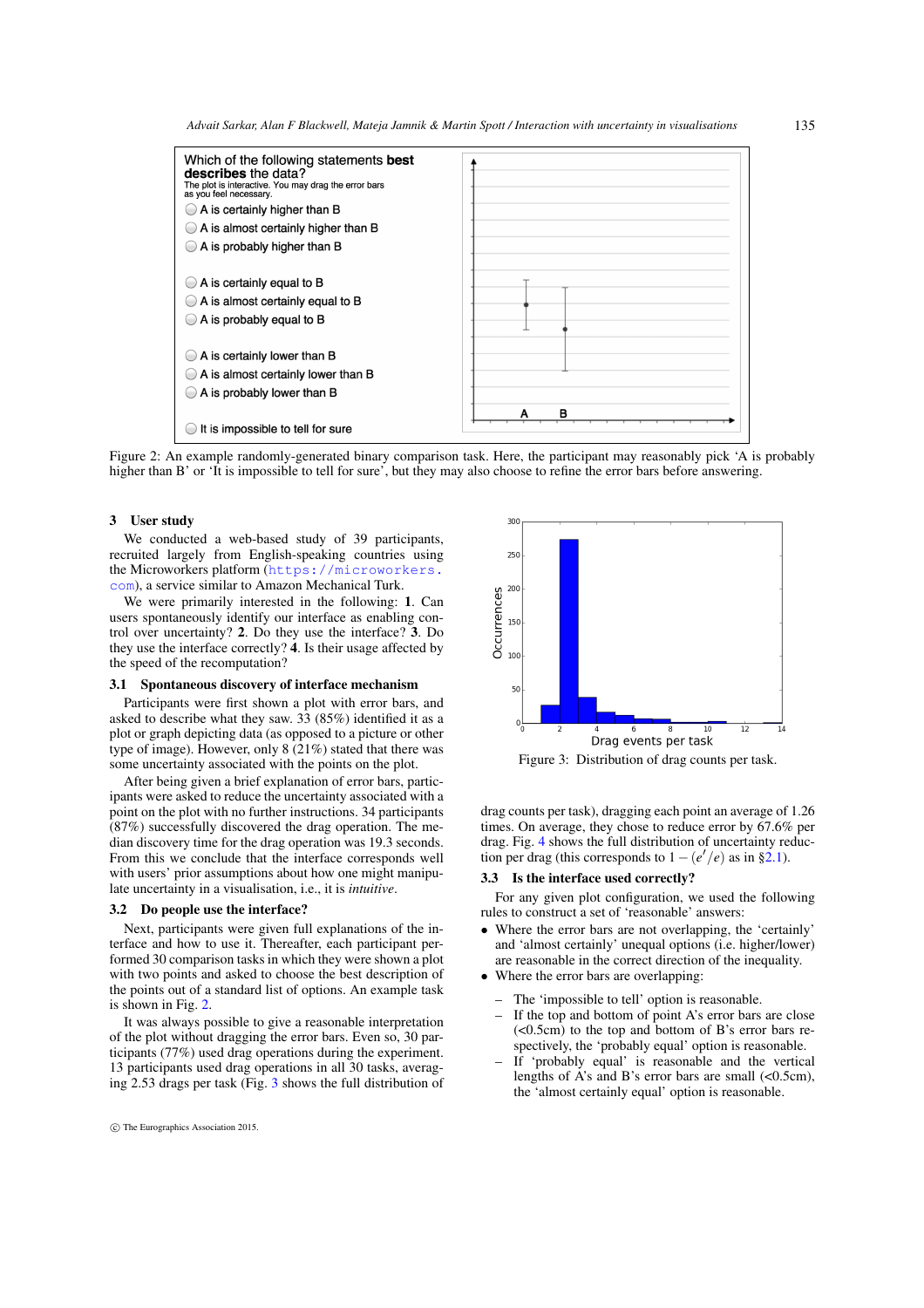<span id="page-3-2"></span><span id="page-3-0"></span>

Figure 4: Uncertainty reduction per drag (0.5 bins).

- The 'probably' and 'almost certainly' unequal options are reasonable, with the correct direction determined by comparing  $P(A > B)$  and  $P(A \leq B)$ , where *A* and  $\vec{B}$  are uniformly distributed between their respective error bounds.
- Where the error bars have been completely reduced, the 'certainly' and 'almost certainly' options are considered reasonable in the direction of the inequality, or if the points are equal, the 'equals' case is reasonable.

It follows that for any configuration of points and error bars, there is always a non-empty set of reasonable answers, whether or not the user has chosen to manipulate that plot.

In 89.5% of tasks where a reasonable answer was given *and* a drag operation was performed, the drag operation was actually necessary to be able to provide that answer. That is, the participant's answer was in the set of reasonable interpretations for the state of the plot *after* performing one or more drag operations, but *not* in the set of reasonable interpretations for the initial state of the plot. This often corresponded to users dragging overlapping error bars until they no longer overlapped, and then selecting a 'certainly' option. Thus, the participants applied the interface correctly to arrive at reasonable answers that were not deducible without using the interface.

#### 3.4 Is usage affected by recomputation time?

Since we are interested in the effect of the speed of the recomputation on dragging behaviour, we now focus on the 13 participants who used drag operations in every task. The tasks were randomly generated to produce a maximum recompute time between 3 and 30 seconds inclusive, in 3 second intervals. There is a slight correlation between maximum recompute time and drag count per task  $(r = 0.1, p =$ 0.046), and a clear negative correlation between maximum recompute time and uncertainty reduced per drag per task  $(r = -0.25, p = 5.65 \cdot 10^{-7})$ . This corresponds to behaviour observed in our pilot studies where participants preferred to make multiple small drags if recomputation was expensive.

Moreover, in Fig. [4](#page-3-0) we observe a clear tendency to reduce uncertainty completely (i.e. drag the error bars all the way), but an interesting distribution arises around the lower levels. This turns out to be attributable to a behavioural divide between participants. The 13 participants considered in this

<span id="page-3-1"></span>

Figure 5: Boxplots of uncertainty reductions per drag per task, against maximum recompute time for that task. Observe the medians getting lower with increasing times.

subsection can be clearly subdivided into two groups: those who tend to eliminate uncertainty entirely, and those who vary their behaviour from task to task. There were 4 participants in the first group, who each reduced uncertainty by over 99.9% per task (i.e., fully dragged the error bars in every task); this may simply be due to the fact that the recompute times were generally quite small. The remainder were in the latter, behaviour-varying group; on average members of this group reduced uncertainty by only 71% per task.

Upon examination of just the 9 participants who exhibit varying behaviour, the effect of maximum recompute time is even more apparent. While the relationship between maximum recompute time and drag count per task remains essentially unchanged  $(r = 0.13, p = 0.034)$ , the correlation between maximum recompute time and uncertainty reduced per drag per task is much stronger in these participants  $(r = -0.35, p = 3.56 \cdot 10^{-9})$ . This is illustrated in Fig. [5.](#page-3-1)

From these observations, we conclude that usage is affected by recomputation speed in skilled users. This relates to Liu and Heer's conclusions that latency in visualisations modulates interaction [\[LH14\]](#page-4-22). In the context of our interface, this can be interpreted as the interface successfully communicating to the user the implications of their actions, allowing them to make informed decisions about computations on their data (similar to Fisher et al  $[FPD^*12]$  $[FPD^*12]$ ).

#### 4 Conclusion

We present a novel direct-manipulation interface for interacting with uncertainty arising from approximate computations. The interface takes the form of draggable error bars, which represent uncertainty, and a cost estimation indicator, which represents required computational resources (e.g. time or memory). The interface can be applied to many types of visualisation (e.g. scatter plots, bar charts, line graphs, etc.) and can be used to enable interaction with several types of approximate computation techniques (e.g. sampling, sketching, online aggregation, etc.).

We present results of a user study confirming that our system can be understood and applied successfully. Our study provides evidence that the representation of required computational resources modulates interaction as intended, allowing skilled users to modify their usage to achieve the resource/accuracy tradeoff that suits their needs.